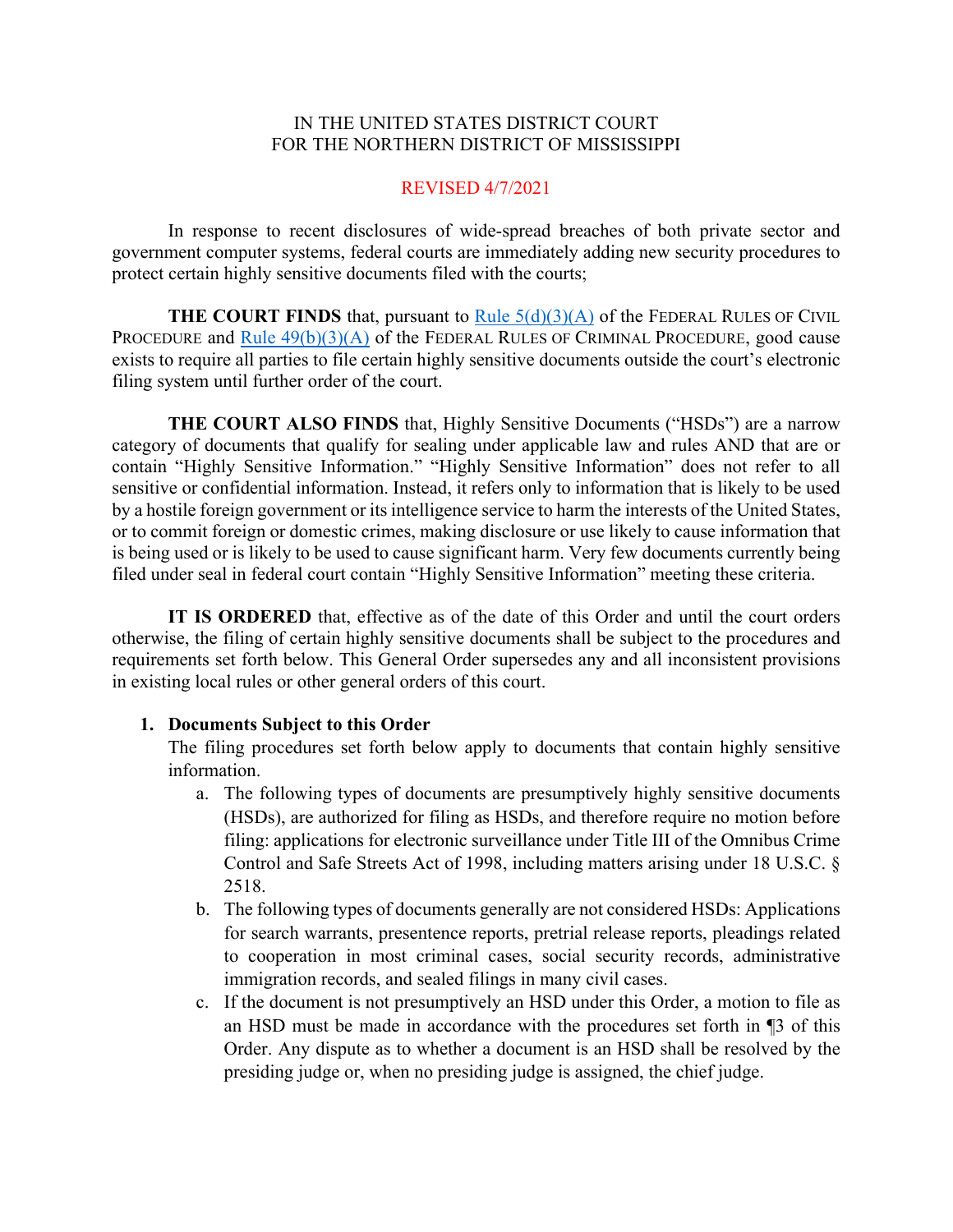## **2. Filing of Authorized HSDs**

- a. A party filing a presumptive HSD or filing an HSD pursuant to a court order or applicable law, shall submit the documents to the presiding or duty Judge in the manner prescribed by the Judge with strong preference given to paper only submissions.
- b. In most cases, the Judges' staff will make an informational docket entry in the court's electronic filing system indicating that the HSD was filed with the court and will maintain the HSD in a secure paper filing system.

## **3. Filing of Motions to Treat a Document as an HSD**

- a. Represented parties
	- i. A represented party shall electronically file a motion to treat a document as an HSD and a submit a proposed order to chambers under the Court's existing procedures for the sealing of court records: Local Uniform Civil Rule 79, Administrative Procedures, etc. A copy of the proposed HSD shall not be filed electronically. The motion and confidential memorandum (when necessary) shall explain why the proposed document constitutes an HSD under the criteria set out above or why it should otherwise be subject to the heightened protection for HSDs.
	- ii. As soon as practicable after the motion is filed, the filing party shall deliver to the clerk's office the HSD sought to be filed. The filing party must present two paper copies of all filed documents. These documents should be submitted to the clerk's office in a sealed envelope marked "HIGHLY SENSITIVE DOCUMENT." The outside of the envelope shall be affixed with a copy of the HSD's caption page (with confidential information redacted).
	- iii. In most cases, the clerk's office will make an informational docket entry in the court's electronic filing system indicating that the HSD was filed with the court and will maintain the HSD in a secure paper filing system. Accompanying docket entries for HSD's will not include personal or other identifying details related to those HSDs.
	- iv. If applicable, the filing party shall serve the HSD on the other parties in the manner prescribed by the relevant rules.
	- v. The court will issue an order on the motion. The clerk's office will maintain informational entries on the docket accordingly, including entries related to the order and that the HSD has been filed with the court. The clerk's office will maintain both the order and the HSD in a secure paper filing system.
- b. Pro se parties
	- i. Pro se parties shall submit to the clerk's office for filing a motion to treat a document as an HSD. The HSD sought to be filed and the certificate of service, if applicable, must also be submitted. The filing party must present two paper copies of all filed documents. These documents should be submitted to the clerk's office in a sealed envelope marked "HIGHLY